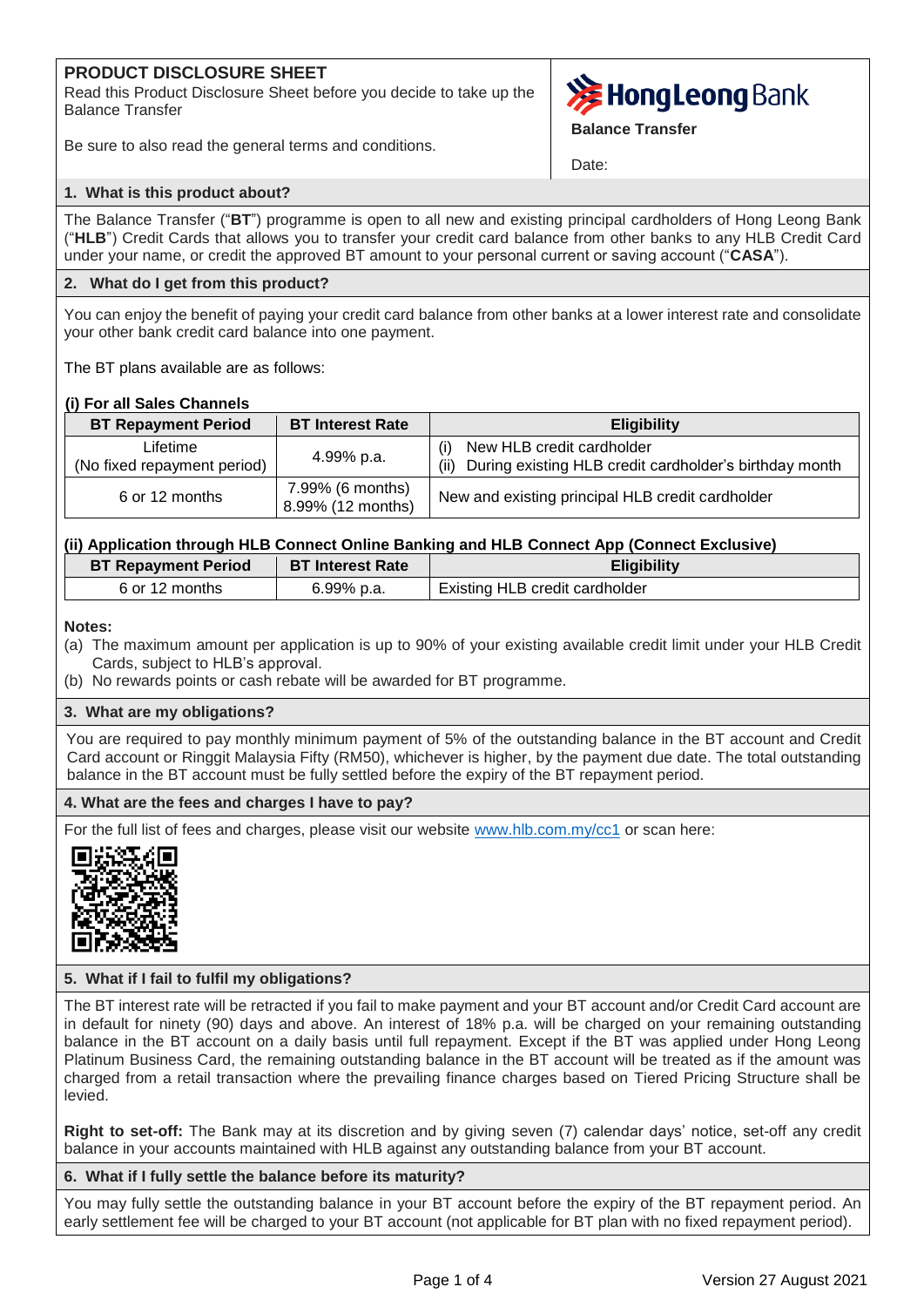### **7. What are the major risks?**

- (a) You are required to pay the monthly minimum payment of 5% of the outstanding balance in the BT account and Credit Card account or Ringgit Malaysia Fifty (RM50), whichever is higher, by the payment due date as stated in your Credit Card statement. Think about your repayment capacity before applying for the BT programme.
- (b) After the expiry of the BT repayment period, an interest of 18% p.a. will be charged on the remaining outstanding balance in the BT account on a daily basis until full repayment.
- (c) In the event your BT account and/or Credit Card account are cancelled or terminated before the expiry of BT repayment period, or breach any of the BT terms and conditions as well as the prevailing terms and conditions of the HLB's Cardholder Agreement, you shall forthwith settle all remaining outstanding balance in the BT account including fees and interest. Otherwise, the outstanding balance will be charged with an interest of 18% p.a. on a daily basis until full repayment.

### **8. What do I need to do if there are changes to my contact details?**

HLB must be informed of any changes to your contact details such as email address, mailing address and telephone numbers as soon as possible to ensure all correspondences reach you on a timely manner. You may call HLB Contact Centre at 03–7626 8899 to make the changes. For HLB Online customers, please log on to HLB Connect Online Banking and select "Setting" followed by "Update Contact Info".

### **9. Where can I get further information?**

- (a) For the latest information contained in this Product Disclosure Sheet and full terms & conditions of our products, please visit [www.hlb.com.my](http://www.hlb.com.my/) ("**HLB's Website**"). In the event of any discrepancies, the latest information and terms & conditions on HLB's Website shall prevail.
- (b) If you have difficulties in making repayments:
	- (i) Contact us earliest possible to discuss repayment alternatives. You may contact **HLB Consumer Collections Department** at Hong Leong Bank Berhad, Level 2, Tower A, PJ City Development, 15A, Jalan 219, Section 51A, Petaling Jaya, 46100 Selangor. Tel: 03-7959 1888 Fax: 03-7873 555. Email: [HLBB-](mailto:HLBB-CreditControl*TL@hlbb.hongleong.com.my)[CreditControl\\*TL@hlbb.hongleong.com.my;](mailto:HLBB-CreditControl*TL@hlbb.hongleong.com.my) or
	- (ii) Seek the services of **Agensi Kaunseling dan Pengurusan Kredit (AKPK)**, an agency established by Bank Negara Malaysia to provide free services on money management, credit counselling, financial education and debt restructuring for individuals. You can contact AKPK at Level 5 and 6, Menara Bumiputera Commerce, Jalan Raja Laut, 50350 Kuala Lumpur. Tel: 03-2616 7766. Email: [enquiry@akpk.org.my;](mailto:enquiry@akpk.org.my) or
	- (iii) Find out more about **POWER!** (Pengurusan Wang Ringgit Anda) Programme, offered by AKPK, promotes prudent money management and financial discipline to individual borrowers. To register and for further information, kindly call 03-2616 7766 or visit the website at www.akpk.org.my.
- (c) To make a complain on products or services offered, you may contact **HLB Customer Advocacy** at Level 13A, Menara Hong Leong, No 6, Jalan Damanlela, Bukit Damansara, 50490 Kuala Lumpur. Phone: 03-7626 8801/ 03- 7626 8802/ 03-7626 8812. Email: [customerservice@hlbb.hongleong.com.my.](mailto:customerservice@hlbb.hongleong.com.my)
- (d) If your query or complaint is not satisfactorily resolved by us, you may contact **Bank Negara Malaysia** LINK or TELELINK at Block D, Bank Negara Malaysia, Jalan Dato' Onn, 50480 Kuala Lumpur. Tel: 1-300-88-5465 Fax: 03-2174 1515. Email: bnmtelelink@bnm.gov.my.

### **10. Other credit card products available**

### **More exciting privileges that come with our Credit Cards:**

- (i) Touch'n Go Zing Card is the companion card that is linked to your HLB Credit Cards. It auto-reloads Ringgit Malaysia One Hundred (RM100) every time the balance in the Touch'n Go Zing Card reaches below Ringgit Malaysia Fifty (RM50).
- (ii) Auto Balance Conversion (ABC)
- (iii) Quick Cash Monthly Instalment
- (iv) Quick Cash One-Time Fee
- (v) Balance Transfer One-Time Fee
- (vi) Relief Conversion Plan (RCP)
- (vii) Extended Payment Plan (EPP)
- (viii) Flexi Payment Plan (FPP)

# **IMPORTANT NOTE: LEGAL ACTION MAY BE TAKEN AGAINST YOU IF YOU DO NOT KEEP UP REPAYMENTS ON YOUR BALANCE TRANSFER.**

The information provided in this sheet is valid as at 27 August 2021.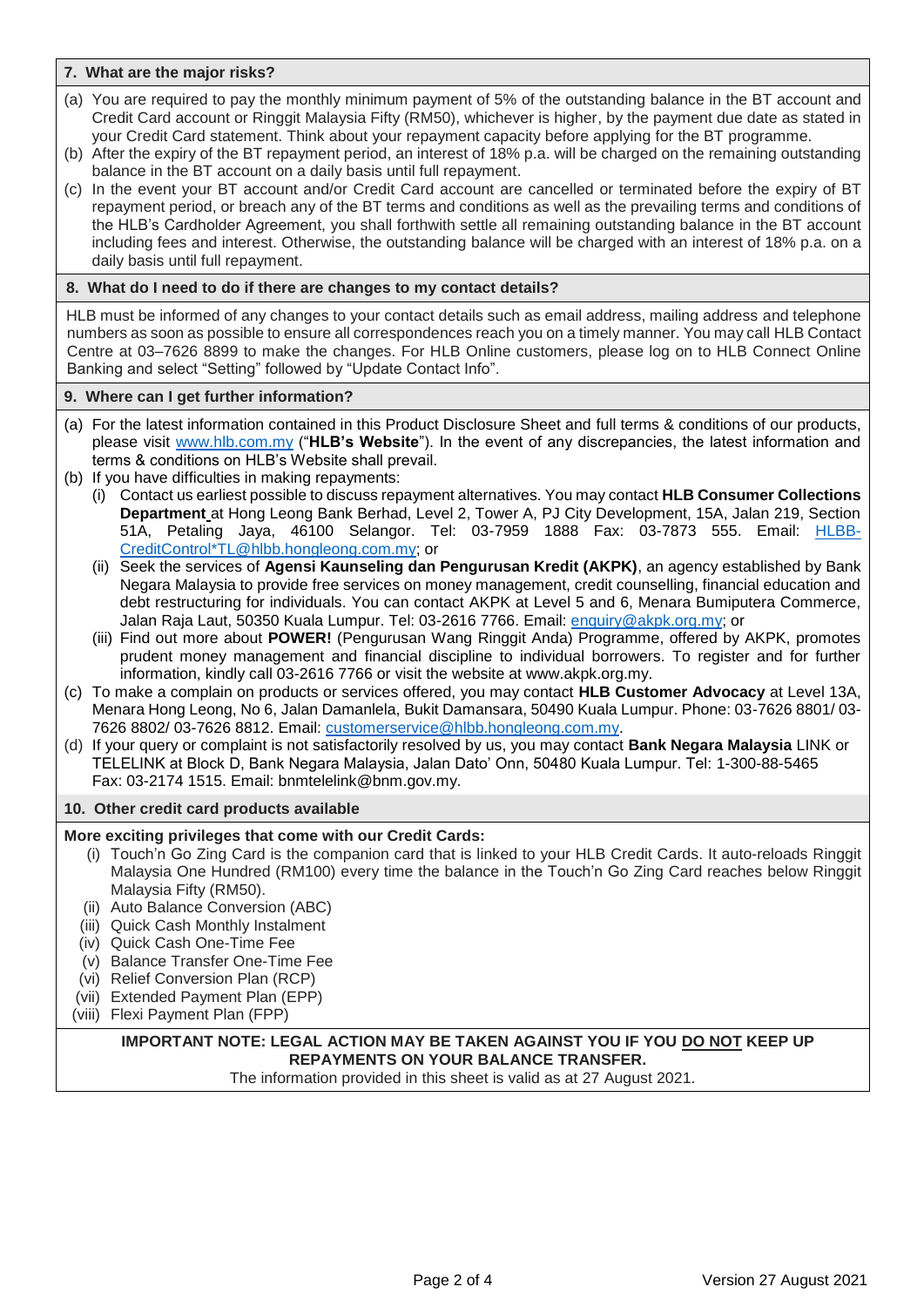# **HELAIAN PENDEDAHAN PRODUK**

Sila Baca Helaian Pendedahan Produk ini sebelum anda memilih and melanggani Baki Pindahan.

Pastikan anda juga membaca terma dan syarat am.



**Baki Pindahan**

Tarikh:

## **1. Apakah Produk ini?**

Program Baki Pindahan (Balance Transfer) ("**BT**") terbuka untuk semua pemegang kad utama Kad Kredit Hong Leong Bank ("**HLB**") baharu dan sedia ada. BT membernakan anda memindahkan baki kad kredit anda dari bank-bank lain ke Kad Kredit HLB atas nama anda atau kreditkan amaun BT yang diluluskan ke akaun semasa atau simpanan peribadi anda ("**CASA**").

## **2. Apakah saya peroleh daripada produk ini?**

Anda boleh menikmati manfaat untuk membayar baki kad kredit anda dari bank-bank lain dengan kadar faedah yang lebih rendah dan menggabungkan baki kad kredit bank anda yang lain menjadi satu pembayaran.

Pelan BT yang ditawarkan adalah seperti berikut:

## **(i) Untuk semua Saluran Jualan**

| <b>Tempoh Pembayaran BT</b>                             | <b>Kadar Faedah BT</b>              | Kelayakan                                                                                         |  |  |
|---------------------------------------------------------|-------------------------------------|---------------------------------------------------------------------------------------------------|--|--|
| Seumur hidup<br>(Tanpa tempoh pembayaran<br>yang tetap) | 4.99% setahun                       | (i) Pemegang Kad Kredit HLB baharu<br>(ii) Pada bulan hari jadi Pemegang Kad Kredit HLB sedia ada |  |  |
| 6 atau 12 bulan                                         | 7.99% (6 bulan)<br>8.99% (12 bulan) | Pemegang Kad Kredit HLB utama baru dan sedia Ada                                                  |  |  |

| (ii) Permohonan melalui HLB Connect Online Banking dan Applikasi HLB Connect (Eksklusif Connect) |               |                                   |  |  |
|--------------------------------------------------------------------------------------------------|---------------|-----------------------------------|--|--|
| Tempoh Pembayaran BT   Kadar Faedah BT                                                           |               | Kelayakan                         |  |  |
| 6 atau 12 bulan                                                                                  | 6.99% setahun | Pemegang Kad Kredit HLB sedia ada |  |  |

**Catatan:**

- (a) Amaun maksimum bagi setiap permohonan adalah sehingga 90% daripada had kredit sedia ada pada Kad Kredit HLB anda, tertakluk kepada kelulusan HLB.
- (b) Mata ganjaran atau rebat tunai tidak akan diberikan untuk program BT.

## **3. Apakah obligasi saya?**

Anda dikehendaki membayar minimum pembayaran bulanan sebanyak 5% daripada baki tertunggak dalam akaun BT dan akaun Kad Kredit atau Ringgit Malaysia Lima Puluh (RM50), mana yang lebih tinggi, mengikut tarikh akhir pembayaran. Jumlah baki tertunggak dalam akaun BT mesti dijelaskan sepenuhnya sebelum tamatnya tempoh pembayaran BT.

## **4. Berapa fi dan caj yang perlu saya bayar?**

Untuk senarai penuh fi dan caj yang lengkap, sila layari laman web kami [http://www.hlb.com.my/cc2](https://www.hlb.com.my/ms/personal-banking/help-support/fees-and-charges.html?icp=hlb-bm-all-footer-txt-feecharges) atau imbas di sini:



## **5. Apakah akan terjadi jika saya gagal memenuhi tanggungjawab saya?**

Kadar faedah BT akan ditarik balik sekiranya anda gagal membuat pembayaran dan akaun BT dan/atau akaun Kad Kredit anda ingkar selama sembilan puluh (90) hari ke atas. Kadar faedah 18% setahun akan dikenakan ke atas baki tertunggak dalam akaun BT anda dikira atas dasar harian sehingga pembayaran penuh. Kecuali jika BT dimohon melalui Kad Hong Leong Platinum Business, baki tertunggak akan diperlakukan sebagai amaun daripada transaksi runcit di mana caj kewangan yang dikenakan adalah berdasarkan Struktur Harga Mengikut Kumpulan.

**Hak tolak selesai**: Bank boleh mengikut budi bicaranya dengan memberi notis tujuh (7) hari kalendar, membuat tolakan baki kredit dalam akaun-akaun anda yang diselenggarakan dengan HLB untuk melunaskan baki tertunggak dalam akaun BT anda.

**6. Bagaimana jika saya menyelesaikan baki sepenuhnya sebelum tempoh matang?**

Anda boleh menyelesaikan sepenuhnya baki tunggakan dalam akaun BT sebelum tamat tempoh pembayaran BT. Fi penyelesaian awal akan dikenakan ke akaun BT anda (tidak berlaku untuk pelan BT tanpa tempoh pembayaran tetap).